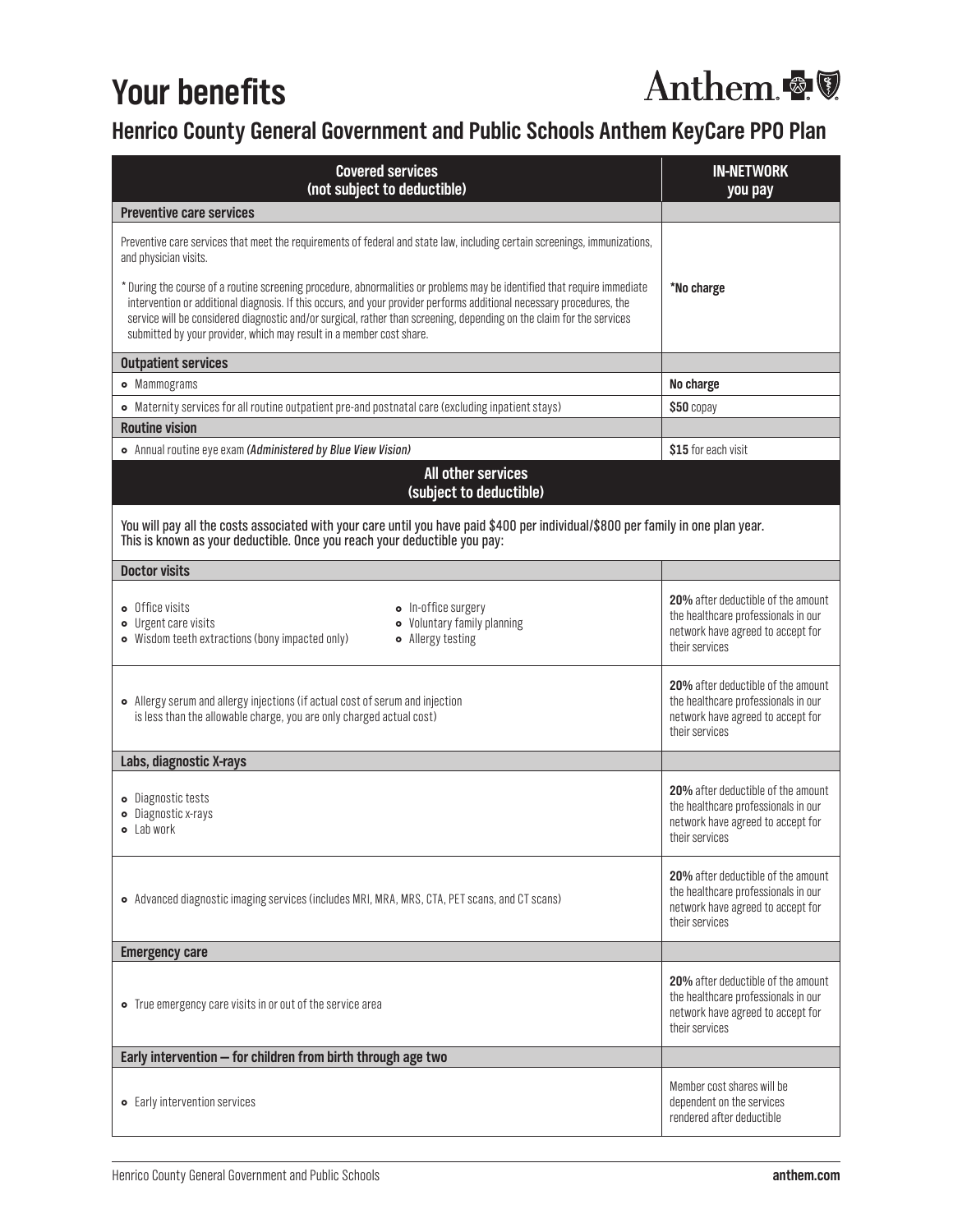# Your benefits (continued)

## **Henrico County General Government and Public Schools Anthem KeyCare PPO Plan**

| <b>Autism Spectrum Disorder (ASD)</b>                                                                                                                                                                                                                            |                                                                                                                                                                                       |
|------------------------------------------------------------------------------------------------------------------------------------------------------------------------------------------------------------------------------------------------------------------|---------------------------------------------------------------------------------------------------------------------------------------------------------------------------------------|
| · Diagnosis and treatment of autism spectrum disorder including:<br>• Behavioral health treatment*<br>· Psychological care<br>· Psychiatric care<br>• Therapeutic care**<br>* Mental health services<br>** Unlimited physical, occupational, and speech therapy. | Member cost shares will be<br>dependent on the services<br>rendered after deductible                                                                                                  |
| • Applied behavioral analysis                                                                                                                                                                                                                                    | 20% of the amount the healthcare<br>professionals in our network have<br>agreed to accept for their services<br>(after deductible, except for services<br>related to preventive care) |
| <b>Other outpatient services</b>                                                                                                                                                                                                                                 |                                                                                                                                                                                       |
| • Ambulance travel                                                                                                                                                                                                                                               | 20% after deductible of the amount<br>the healthcare professionals in our<br>network have agreed to accept for<br>their services                                                      |
| • Physical, occupational, and speech therapy<br>• Spinal manipulation and manual medical therapy services (Limited to 30 visits per plan year)                                                                                                                   | 20% after deductible of the amount<br>the healthcare professionals in our<br>network have agreed to accept for<br>their services                                                      |
| • Infusion therapy<br>• Chemotherapy<br>• Radiation therapy<br><b>•</b> Dialysis<br>• Cardiac rehab therapy                                                                                                                                                      | 20% after deductible of the amount<br>the healthcare professionals in our<br>network have agreed to accept for<br>their services                                                      |
| • Surgery in a hospital or facility (including bony impacted wisdom teeth extractions)                                                                                                                                                                           | 20% after deductible of the amount<br>the healthcare professionals in our<br>network have agreed to accept for<br>their services                                                      |
| • Hospice care<br>• Home healthcare (Limited to 90 visits per plan year)                                                                                                                                                                                         | 20% after deductible of the amount<br>the healthcare professionals in our<br>network have agreed to accept for<br>their services                                                      |
| • Diabetic supplies, equipment, and education                                                                                                                                                                                                                    | Member cost shares will be<br>dependent on the services rendered                                                                                                                      |
| • Durable medical equipment<br>• Medical supplies                                                                                                                                                                                                                | 20% after deductible of the amount<br>the healthcare professionals in our<br>network have agreed to accept for<br>their services                                                      |
| • Prosthetic devices                                                                                                                                                                                                                                             | 20% after deductible of the amount<br>the healthcare professionals in our<br>network have agreed to accept for<br>their services                                                      |
| • Mental health and substance abuse visits                                                                                                                                                                                                                       | 20% after deductible of the amount<br>the healthcare professionals in our<br>network have agreed to accept for<br>their services                                                      |